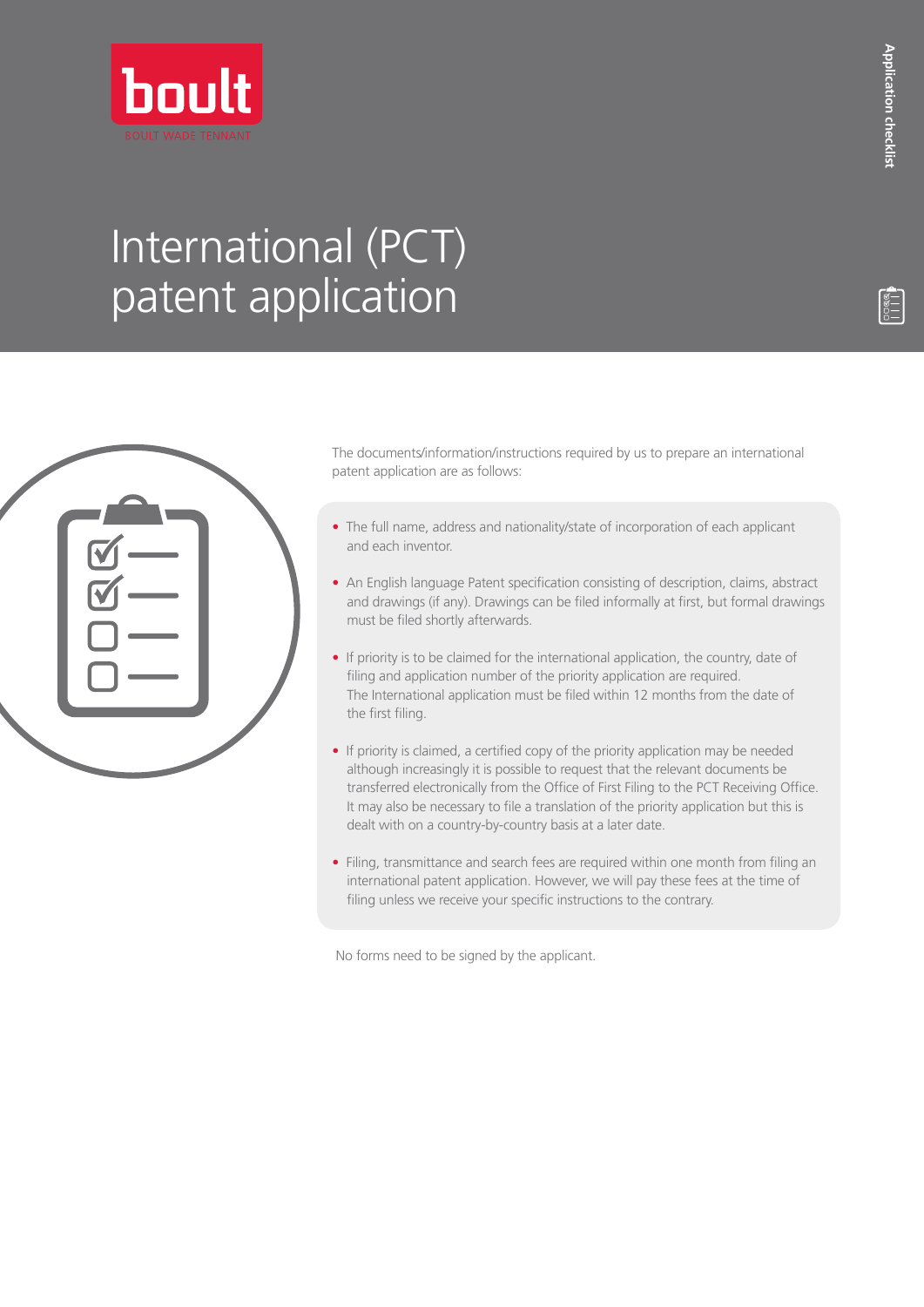## The prosecution stages of an international (PCT) patent application (claiming priority\*)



## **Notes**

The application should include a full specification with claims, drawings and abstract. All countries which belong to the Patent Co-operation Treaty will automatically be designated.

It is not necessary to respond to the International Searching Authority's prior art search, but it may be beneficial to do so if relevant prior art is cited.

If Chapter I route chosen, the written opinion issued with the International Search Report will be converted by the International Bureau into an International Preliminary Report on Patentability (Chapter I PCT).

If IPE is requested, the applicant should submit a written reply to the written opinion issued with the Search Report together, where appropriate, with amendments.

If the EPO is the International Searching Authority and the International Preliminary Examining Authority, the written opinion issued will address the reply and any amendment submitted with the IPE request.

Filing a response is optional, but advisable if objections are raised in the written opinion. The more objections which are dealt with at this stage, the more positive the International Preliminary Examination Report is likely to be. The EPO can, at its discretion, issue further written opinions.

No response can be filed to the International Preliminary Examination Report.

The conversion of the application (i.e. national processing) can be for some or all of the countries of the Patent Co-operation Treaty. The costs of national processing are roughly equivalent to the costs of filing national applications in each country.

-6

\*This chart is for an application which claims priority from an earlier filed application under

the Paris Convetion.